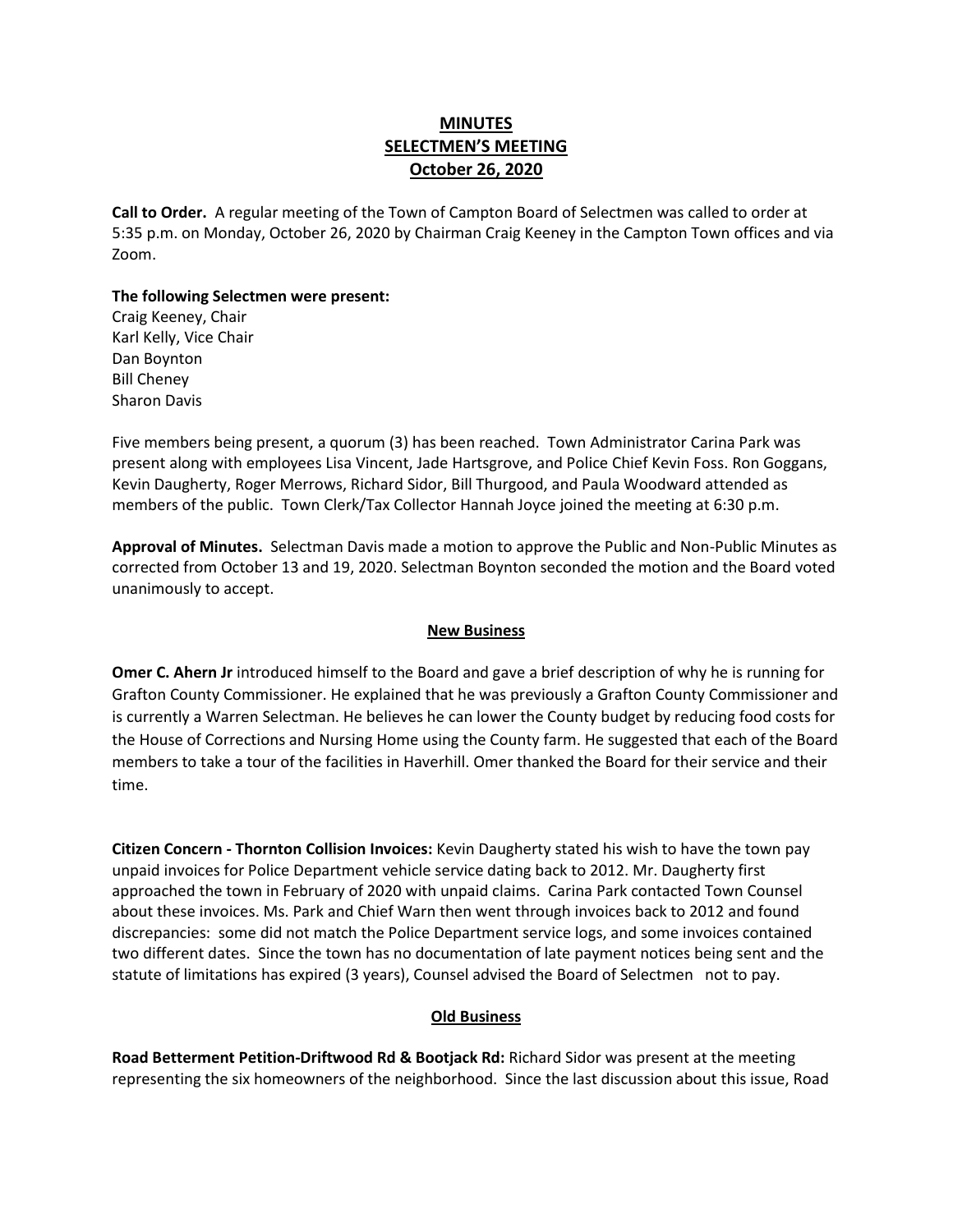Agent Butch Bain identified three culverts that would need to be replaced in conjunction with the Road Betterment project. The total project cost (paving & culverts) is \$85,028.

Larry Benoit Excavation LLC: \$21,449

R&D Paving: \$63,579

Carina Park stated that each homeowner would be responsible for paying approximately \$1,000/year if the project moves forward. Richard Sidor said that the homeowners had agreed that they would pay up to a maximum of \$100,000 for the project. Selectman Boynton asked what the next steps would be and it was agreed that:

- 1. BOS decision this night whether or not to move forward to the next step;
- 2. Obtain/create a map of the subdivision marking intended lay out of road;
- 3. Ms. Park would publish and schedule a public hearing;
- 4. Hold public hearing;
- 5. Present warrant article on this proposal at 2021 the town's annual meeting for vote.

Several selectmen were not comfortable with the town taking on a road that benefits only a few individuals living on it and doesn't connect to any other area.

Selectman Boynton made a motion to "find occasion to lay out a road" for this neighborhood. Selectman Davis seconded the motion.

Selectmen Cheney, Boynton, and Davis voted in favor.

Selectmen Keeney and Kelly were opposed.

The majority carried the motion and the Board agreed to have the proposal presented at a public hearing. Carina Park will publish the notice and schedule the hearing.

## **Correspondence**

**DES:** The Board received a letter from DES explaining that a property off US RT 3 has been put on notice to remediate the river bed they disturbed by pushing material into the riverbed. They have 30 days to send a plan of correction and to fix it. Carina said the Conservation Committee was also copied on this notice.

**Election:** Principal Dave Hamnett requested set up for election wait until Friday Oct 30th after 3 p.m. He would like school to be out of session while set up is going on. There is school on Monday, November 2<sup>nd;</sup> however, they will not be using the gym. Carina told the board she will get in touch with the Highway Department about the time of setup.

**Police Department.** The town has received a letter of resignation from Officer Arias. His last day of work will be November 11<sup>th</sup>. Chief Foss also announced that the purchase of the new Mobile Data Terminals came in well under budget.

A joint budget meeting with Thornton and Ellsworth will be held on Monday, December 7<sup>th</sup>.

# **Board Concerns and Directives**

Dan Boynton – expressed concern that the permanent part-time position for the Town Clerk/Tax Collectors office previously approved by the Board has not yet been posted. The selectmen discussed this at length and unanimously decided that if Ms. Joyce hasn't posted the position by October 30<sup>th</sup> that Ms. Park was to do so.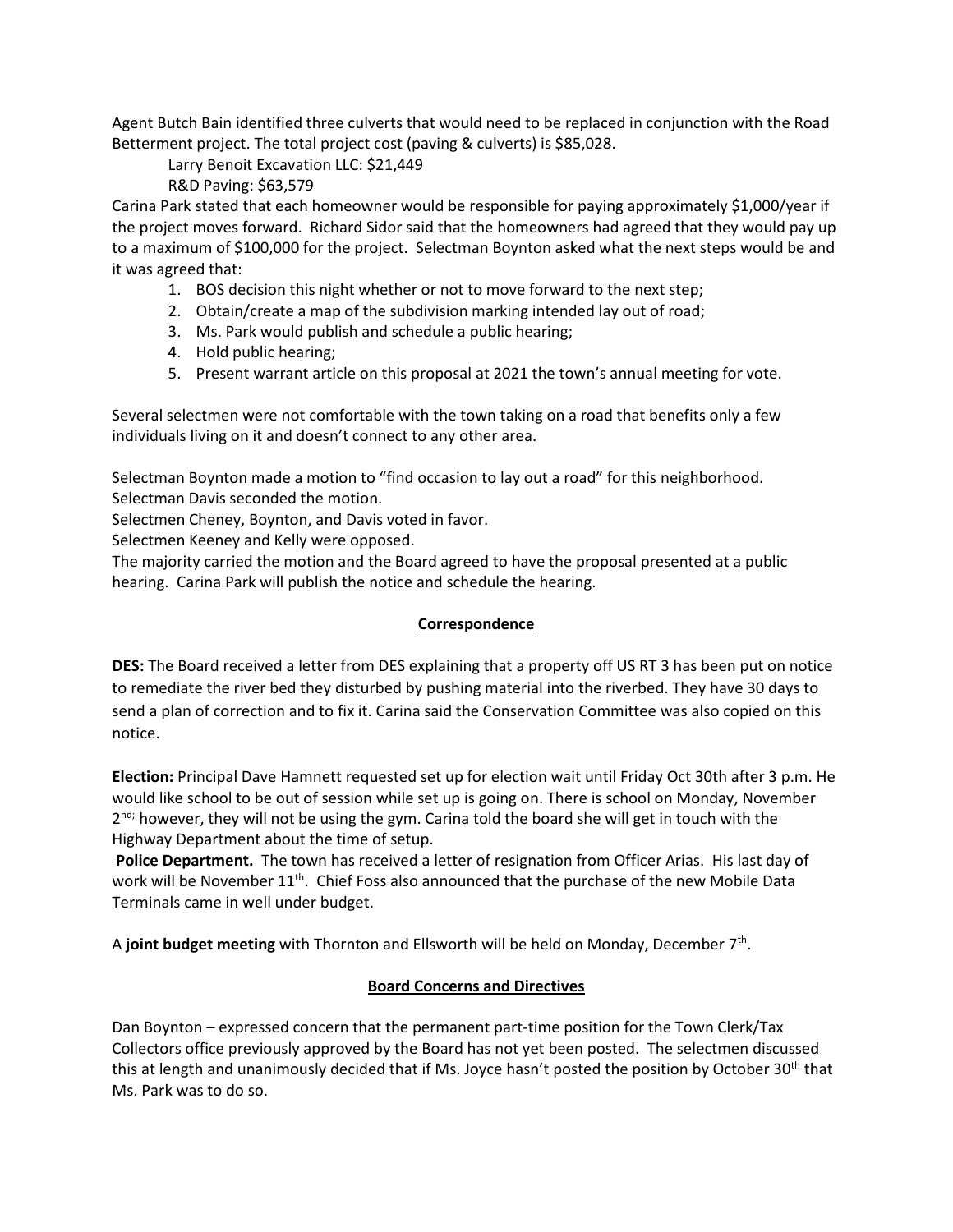Bill Cheney – none stated.

Sharon Davis – none stated.

Craig Keeney – none stated.

Karl Kelly – would like a public hearing regarding Class VI roads. He would like snowmobiles -but not ATVs- to have access to these roads. This topic was discussed at length and it was agreed that Chief Foss would obtain a map and/or description of the Campton Class VI roads and bring this information back to a Board meeting for further discussion.

## **Privilege of the Floor**

**Town Clerk/Tax Collector:** Hannah Joyce asked the Board if they would reconsider hiring the Assistant to the Town Clerk/Tax Collector at full-time position rather than the permanent part-time position. She has a person in mind who is already certified, therefore, would not require training and could start right away. Hannah said that the town voted to have 3 full time people in her office and that is what is needed to serve the town. Currently, she is in her office working by herself due to an employee being out on medical leave. Selectman Davis stated that the Board could have made accommodations for the employee's absence, however, Hannah waited 3 weeks before informing the Board of the employee's medical leave absence. The Board reminded Hannah it was her decision to remove the third employee from her office and on several occasions was asked if there was any work that could be sent to the third employee to be completed in the Board of Selectmen's Office. The Board agreed to hold firm on their decision to remain with a part-time year-round Assistant to the Town Clerk/ Tax Collector.

Hannah asked where the additional funds for the full-time employee will go. Selectman Boynton said the money should go back to the voters to offset the tax rate. Hannah also inquired when she will be getting written documentation about the Board agreeing to payout her unused vacation time. The Board told her the minutes from the meeting in which it was voted upon should be sufficient.

#### **2020 Proposed Budget Workshop**

**4210 Police Department** discussion points.

1. Chief Foss stated that Officer Waterbury starts this week and that Officer Brady will be going to the Police Academy next Spring.

2. The Prosecutor's salary is shared by Lincoln, Woodstock, and Campton. The BOS is satisfied with the arrangement to date but would like to see the hours tracked in order to ensure appropriate salary allocation.

3. Chief Foss stated that vehicle #3 is due to be replaced in 2021. Discussion ensued about what type of vehicle to replace it with. Chief Foss is going to investigate obtaining a truck or SUV instead of a cruiser.

4. Ms. Park inserted a \$60,420 placeholder for PD health insurance in anticipation of personnel changes.

5. A \$9,202 increase in PD retirement is due to a mandated formula change.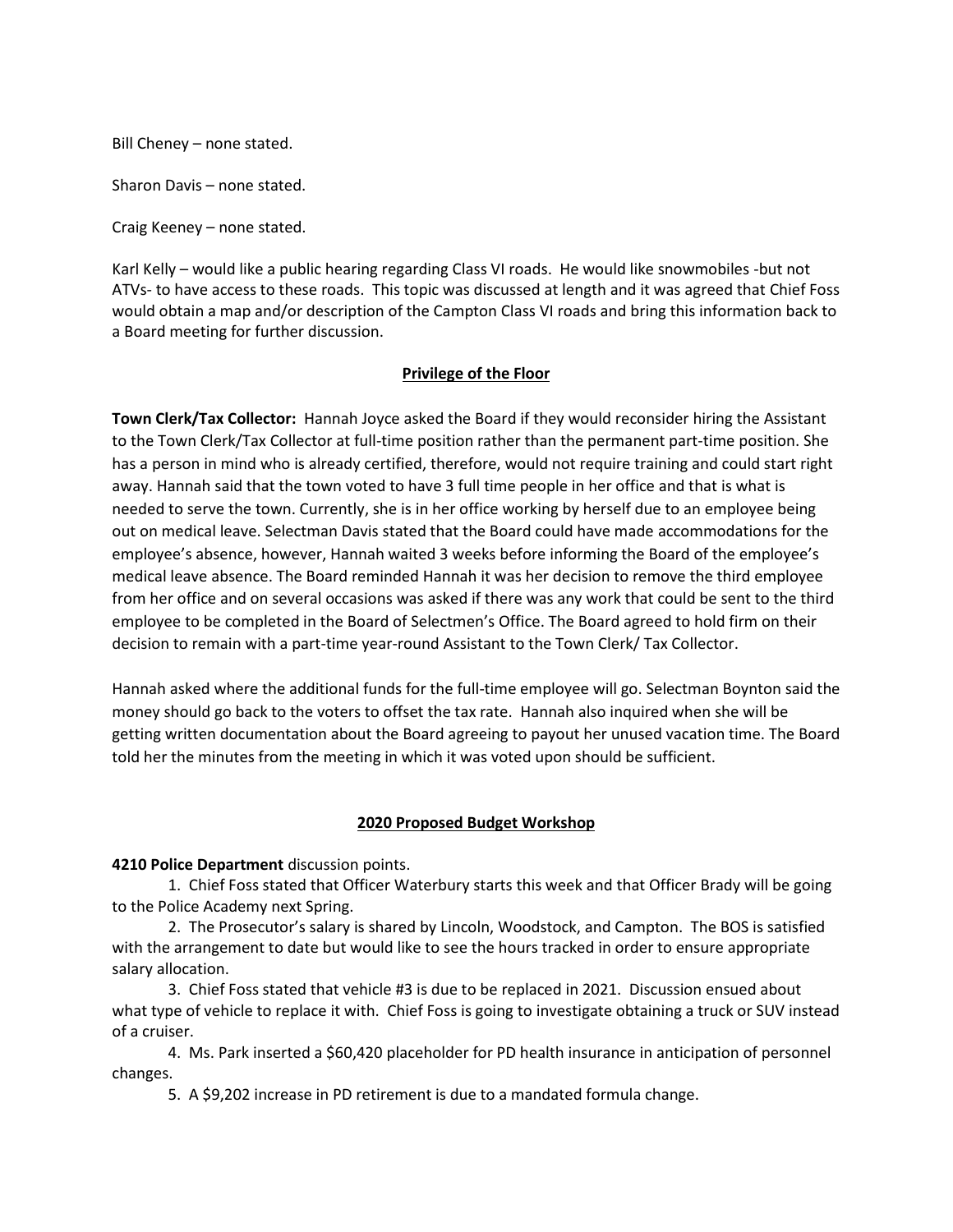6. The \$2000 savings in cruiser maintenance is due, in part, to mechanical work being done by Officer Scott.

Overall, the PD budget increased by only 0.08%. The BOS congratulated Chief Foss for submitting a tight budget.

## **BOS-Executive, Finance, Buildings, etc.** discussion points**:**

A general agreement for the entire budget is that Carina Park will work on updating salary scales for all personnel. All proposed budget line items stand for the time being unless commented on below.

- **1. 4130 Selectmen:** Carina Park reminded the BOS that her contract will expire at the end of 2020. Two positions in 4150-001 (Planning/Zoning/Assessing Coordinator and Office Assistant-Minutes Secretary) were removed from Financial Administration and placed in 4130 Selectmen group. The Moderator line was decreased to \$3,000 due to few elections next year.
- **2. 4150 Financial Administration:** Two positions in 410 (Planning/Zoning/Assessing Coordinator and Office Assistant-Minutes Secretary) were removed from 4150 Financial Administration and inserted into 4130 Selectmen. **The HR/Financial Coordinator will now assume the role of Welfare Director due to the Selectmen's office restructure and this line will increase slightly.**
- **3. 4194 Gen. Government Buildings:** 4194-012 (Postage and Meter rent) has been increased by \$5,000 due to a significant increase in posted mail re COVID19.
- **4. 4195 Cemetery:** A 2% COLA was overlooked and will be added to 4195-001 (Labor).
- **5. 4196 Insurance: Numbers are from Primex. Primex is on a June/July fiscal year.**
- **6. 4197 Advertising & Regional: Stays the same. Carina advised that she gave all of the agencies a November deadline for submission of their paperwork.**
- **7. 4199 Other General Government:** No budget has been provided. Carina recommends a new company to handle the capital reserve accounts. Carina said that she spent days trying to do the MS forms with information provided by NH Trust management. The Trustees of Trust Funds were going to approach changing investment firms in 2020 but COVID happened.
- 8. **4290 Emergency Management:** 4290-002 (Signs, Posts, E911) will be left at \$1500, not revised to \$1,000.

Review of the 2021 proposed budget ended with 4313 (Hydrant Rental) remaining as proposed.

**Transfer Station:** Chairman Keeney asked if we could request a copy of the budget.

# **Privilege of the Floor**

-None-

# **Other Business**

**Wage Study:** Selectman Boynton asked about doing a wage study. Carina said we did one in 2018 and that Campton has always been on the lower end. Chairman Keeney said he thinks that the town is paying what it can afford and that wage studies cost a lot of money to have done. Selectman Davis said we could do it ourselves and that she is willing to work on it and do a proposal in late November. Carina said we can do it in house and contact the 8 communities to see what they are getting paid.

**Adjournment.** There being no further business, Chairman Keeney adjourned the public meeting at 7:31 p.m.